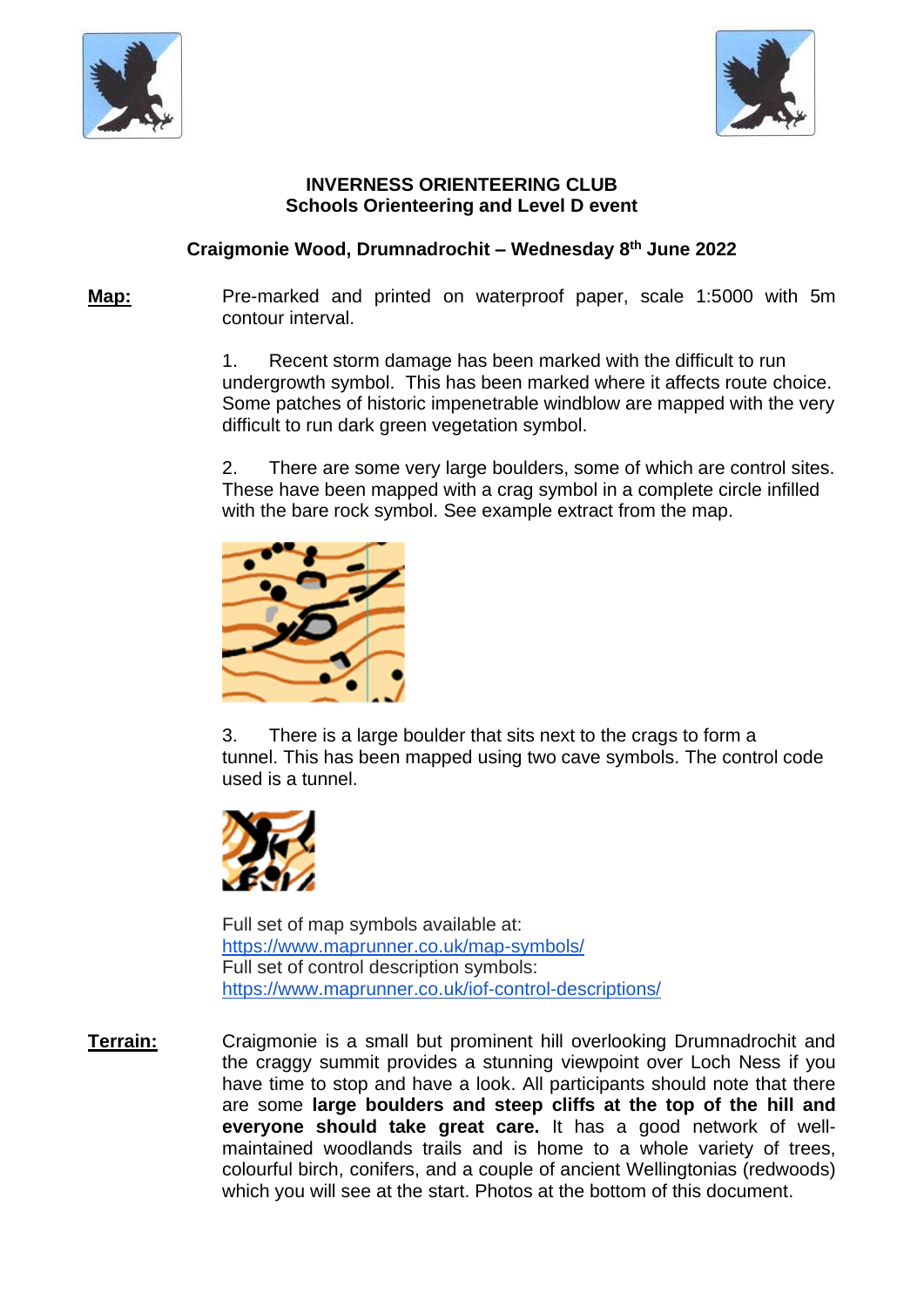**Courses:** White, Yellow, Orange, Light Green and a Short Green course are available. Note that **the courses (particularly Light Green and Short Green) are quite strenuous with more climbing than for the other school events.**

| <b>Course</b>      | Length            | <b>Climb</b><br>(straight line) | <b>Climb</b><br>(optimum route choice) |
|--------------------|-------------------|---------------------------------|----------------------------------------|
| White              | 1.2km             | 100m                            | 100m                                   |
| Yellow             | 1.9km             | 95 <sub>m</sub>                 | 95 <sub>m</sub>                        |
| Orange             | 2.7km             | 175m                            | 140m                                   |
| Light Green        | 3.0 <sub>km</sub> | 250m                            | 180 <sub>m</sub>                       |
| <b>Short Green</b> | 3.1km             | 270m                            | 200 <sub>m</sub>                       |

- **Directions:** Take the A82 south to Drumnadrochit. Shortly after passing the Tourist Information office turn right (signposted Glen Urquhart High School). Take the next left into the school grounds.
- **Parking:**  Car parking is at Glen Urquhart High School. **Please note the following conditions:**
	- **1. Do not arrive before 3:45pm to allow school traffic to clear;**
	- **2. Nobody to park on the roundabout or in the twin bay adjacent to the nursery end of the school building – the nursery pick-up will be operating until 18:00;**
	- **3. Overflow parking available at the public car park in the village centre (by the toilets) – not much further to walk.**
- **Toilets:** Public toilets are available at the car park in the centre of Drumnadrochit where there is also plenty of parking.
- **Registration:** Registration (dibber and map collection) and First Aid are located at the Start, approx. 500m from the school.
- **Start/Finish:** The route will be signposted. Please note there is no pavement for part of the route - Please take care with your group and ensure children are supervised at all times.

School pupils should take jackets and/or extra fleeces to the start/registration area as they may have to wait around for other team members to return from their courses. Once at the start you can set up a base for your group (for jackets, water bottles, etc).

- **Start times:** Start times for schools will be between 4pm and 5pm, so all school groups should have completed their courses by 5:45pm at the latest. Starts will remain open for non-school competitors until 6:15pm. Courses close promptly 7.15pm.
- **Timing:** SPORT IDENT. Please pick up your registration pack from the registration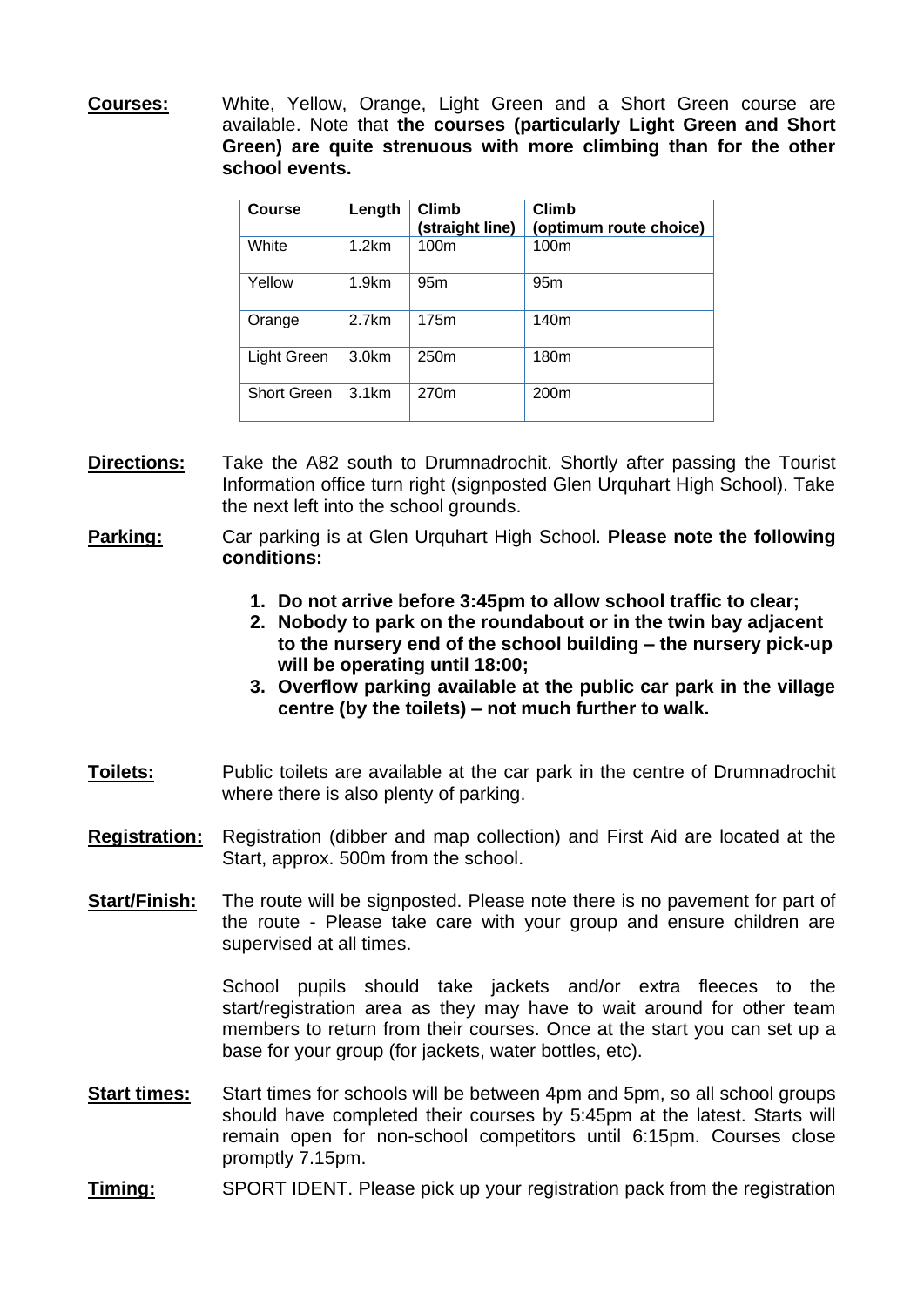tent. Ensure each child is assigned the correct dibber. Please also ensure that the wrist cord is used as there will be a charge of £30 to replace any lost dibbers. Each participant will receive a printout of their times at the Finish. Please **return all dibbers** at the finish.

**Entries: School groups must pre enter by NOON, Friday 3rd June. Entries can be made online via SiEntries at [https://www.sientries.co.uk](https://www.sientries.co.uk/) or by downloading, completing and emailing the [school entry form](https://www.dropbox.com/s/3ky1hru76uueq0u/INVOC_Schools_2022_Entry_Form_Craigmonie.xlsx?dl=0%20) to Dagmar Borrowman at [dagmar.borrowman@highlifehighland.com](mailto:dagmar.borrowman@highlifehighland.com)**

> **Entries for club members/individual via SiEntries [https://www.sientries.co.uk.](https://www.sientries.co.uk/) – ONLY pre-entry. Adult members £5, Non-BOF members £6, Juniors £2.50**

*Please note that the information you provide when entering the event will be stored on computer and will be used solely for the purposes of the event. Event results will be published on the internet. By entering the event you are authorising the use of the information you provide in this way. Information will not be made available to parties not directly involved with the event other than as detailed above.*

- **Safety: All participants must report to the Finish/Download tent, even if they have not finished their course.** 
	- **It is recommended for all children to carry a whistle.**
	- **The area is popular with dog walkers**
	- **There are agricultural fields and private gardens bordering the wood which should not be entered.**
	- **The course has some steep terrain and can be slippery footwear with good grips is strongly advised.**
	- **Around the highest part of the woods there are some cliffs and very large boulders. Easier courses have been designed to keep clear of these areas but everyone should be aware and take care.**
	- **Please bring a waterproof jacket in case of bad weather.**
	- **Ticks are prevalent at this time of the year and the normal precautions should be taken – such as protective clothing, clothes tucked in, use of insect repellent, check after event and carefully remove any ticks.**
	- **Medical Conditions - You have the option of completing a medical form. It could be lifesaving if the organisers are aware of any existing medical conditions in the event of an incident. You can leave it at registration in a sealed envelope that will only be**